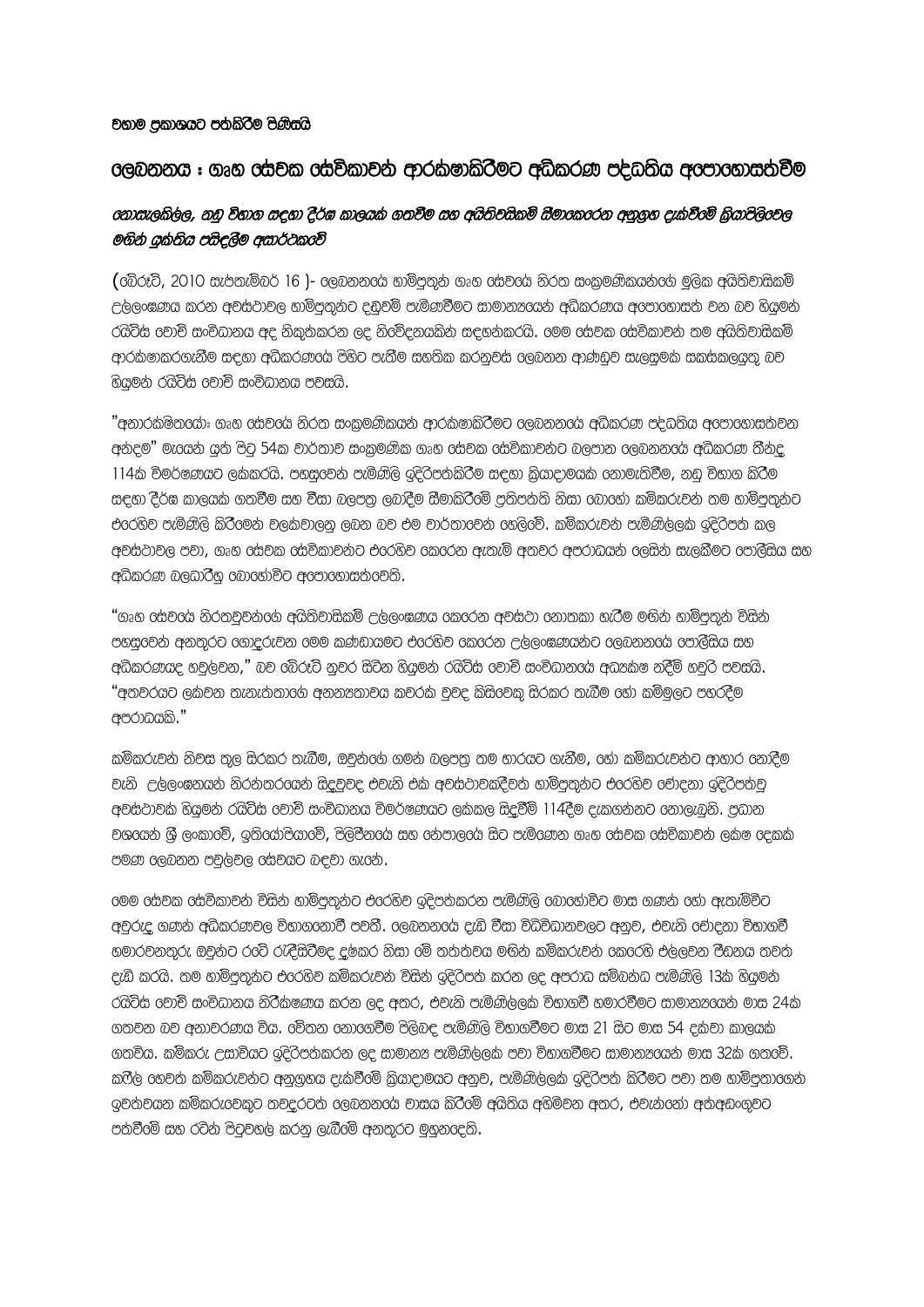සංකුමණික ගෘහ රස්වක රස්විකාවන්ට එරෙහිව සිදුරකරරන ශාරී්රික අතවර සම්බන්ධරයන් සාමානzරයන් රපාලීසිරයන් සහ නඩ පවරන අංශවලින් පලවන්නේ උදාසීන පතිචාරයකි. 2005දී වාර්තාව එක සිදුවීමකට අනව, හාම්පරතකු ගෘහ රසවරය නිරතවුරවකුට පහරරදන බවට පැමිණිලලක ලැබීරමන අනතුරුව එ' පිලිබඳව රපාලීසිය පරීකෂණ ආරම්භ කරල ිදන 21කට පසුවය. පොලීසිය නිරන්තරගයන් හාමිපුතුන්ගෙන් සාමානය පුශ්ණ කීපයක් පමණක් විමසන බවත්, ඔවුන්ගේ සාක්ෂි පිලිබඳව රචනත් සාක්ෂිකරුවන්රගන් විමසාබලා තහවුරු කරගැනීමකින් රතාරව හාම්පතුන්රග් සාක්ෂිය සතූය ලෙසින් පිලිගන්නා බවත් මෙම සේවකයන්ට එරෙහි පවණ්ඩකියා සම්බන්ධ පොලිස් වාර්තා බොහොමයක් විමර්ෂණයට ලකකලවිට දකනට ලැබුනි.

ගෘහ රස්වරය නිරත සංකමණිකයන්ට දරුණ අන්දමින් පහරදීමේ ඈතැම් සිදුවීම් සම්බන්ධයෙන් බලධාරීන් නීතිමය පියවර 00න තිබනත්, එවැනි අවස්ථා ඉතා දර්ලභ අතර එවැනි අවස්ථාවල ලබාදී තිබෙන්නේද ඉතා සල දඬුවම් පමණි. බොහෝ පුශංසා ලැබූ එක සිදුවීමකදී පිලිපීන ජාතික ගෘහ 6ස්විකාවකට දිගින් දිගටම පහරදීම සම්බන්ධගෙන් ලෙබනනරේ අපරාධ අධිකරණය විසින් 2009 දෙසැම්බර් 9 වැනිදින හාම්පුරතකුට සිරදඩුවම් පණවන ලදි. එහෙත් එය දින 15ක සිරදඩුවමක් පමණි. ගෘහ සේවරය නිරතවුවෙකුට පහරදීම සම්බන්ධයෙන් හියමන් රයිට්ස් වොච් සංවිධානය දන්නා පරිදි හාම්පුතෙකුට ලබාදී තිබෙන දැඩිම දඩුවම මාසයක් සිරගත කිරීම පමණි. අපරාධ අධිකරණය විසින් 2010 ජුනි 26 වැනිදින එම දඩුවම පණවන ලද්දේ ශී ලාංකික ගෘහ දුස්විකාවක බලහතිකාරයෙන් නිවදසහි හිරකර තබාගෙන ඇයට දිගින් දිගටම පහරදුන් හාම්පුරතකුට එරරහිවය.

තම කම්කරුවන ඝාතනය කරන හාම්පතුනට පවා සාමානූපයන් පැණුවෙන්නේ ඉතා ලිහිල දඬවම්ය. 1999දී විභාගකරන ලද එවැනි එක සිදුවීමකදී, ගෘහ රසවරය නිරත ශී ලාංකිකරයකු පහරදී මරාදැම හාමිපරතකුට අපරාධ අධිකරණය විසින් පණවන ලදයද වසර එකහමාරක සිරදඬුවමක පමණි.

"මෙම නඩ තීන්ද යහපත දිශාවට තැබූ කුඩා පියවරයන් වනමුත, එ'්වා මෙවැනි වැරදි සම්බන්ධගයන් පණවන ලද ඉතා සල දඬුවම් පමණක," බව හවුරි පැවසීය. "ගෘහ 6ස්වක 6ස්විකාවනට අතවර කරන හාම්පුතුනට තම වර6ද පුමාණයට දඹුවම් කරමින අගනක හාමිපතුනද එවැනි වැරදිවලින වැලැක්වීමට බලධාරීන වගබලාගත යුතුය."

ගෘහ රස්වරය නිරත සංකුමණිකයන්ට රසාරකමක් වැනි අපරාධයක් සම්බන්ධරයන් රචාදනා එල්ලවන අවස්ථාවලදී නියමිත කියාදාමය උල්ලංඝණය රකරරන සහ එම රස්වකයන්ට සාධාරණ නඩ විභාගයකට මහුණදීරම් අයිතිය අහිමිරකරරන සිදුවීම් ගණනාවකම හියුමන රයිට්ස රවාචි සංවිධානය විසින් රල්බණගත කරන ලදි. හියුමන් රයිට්ස් රවාචි සංවිධානය විසින් විමර්ශණයට ලක්කරන ලද, ගෘහ රසවරය නිරතවුවන්ට එරරහිව අපරාධ චෝදනා නැගුනු සිදුවීම් 84කින් සිදුවීම් 37කදීම, එනම් සියයට 44ක පතිශතයකට, ඔවුන් රචනුරවන් නීතිඥරයකු රපනීසිටිරය නැත. රමම සංකමණිකයන්රගන් cබාගෝරදනා ගොදින අරාබි භාෂාව කතාගනාකරන නමුත එම සිදුවීම්වලින අති බහුතරයකදී-එනම් සිදුවීම් 84න 57කදීම-ඔවුන්ට පොලීසියේ සහ අධිකරණයේ පෙනීසිටීමට සිදුවුයේ සහතිකලත් භාෂා පරිවර්තකයෙකුගේ සහායෙන් තොරවය. බරපතල අපරාධයක කල බවට අදාල කම්කරුවාට එරෙහිව චෝදනා එලලවන අවස්ථාවලදී පවා භාෂා පරිවර්තකයන් ලබාදුන් අවස්ථා ඉතා දුර්ලභය.

අපරාධ සම්බන්ධයෙන් 6වාදනා ලැබ සංකමණික ගෘහ 6සවක 6ස්විකාවන් නඩ විභාගයට 6පර රඳවාතැබීම බහුලව සිදවන බවද ගමම වාර්තාවෙන් සොයාගන්නා ලදි. විමර්ශණයට ලක්කරන ලද සිදුවීම් අතුරින් සියයට 76කදීවත් - සිදුවීම් 84න් 64කදීම - මෙසේ නඩු විභාගයට පෙර රඳවාගෙන තිබනි. එ' අතරින් බොහෝදෙනා නිවැරදිකරුවන් බව තීන්දයකරුණත නඩුවිභාගය පැවැත්වන කාලය අතරතුර ඔවුන් සාමානූපයන් මාස තුනක තරම් කාලයක් රඳවා තබාගෙන තිබේ. කෙසේවවද නිවැරදිකරුවන් බවට අධිකරණය විසින් තීන්ද කිරීමට පුවම අඩම තරමින් සිවුදෙනෙකුටවත් මාස අටකට වැඩි කාලයක් බන්ධනාගාරගතව සිටීමට සිදුවිය.

"නීතිඥරයකුරග රහා භාෂා පරිවර්තකරයකුරග සහායක රනාලබා ගෘහ රසවක කම්කරුවන් ඔවුන්රග හාම්පතුන්රග 6වාදනා මත පදනම්ව නිරන්තරගෙන් සිරගත 6කරෙන," බව හවුරි පැවසීය. "6වාදනා විභාගවී හමාර වනතුරු අගනක